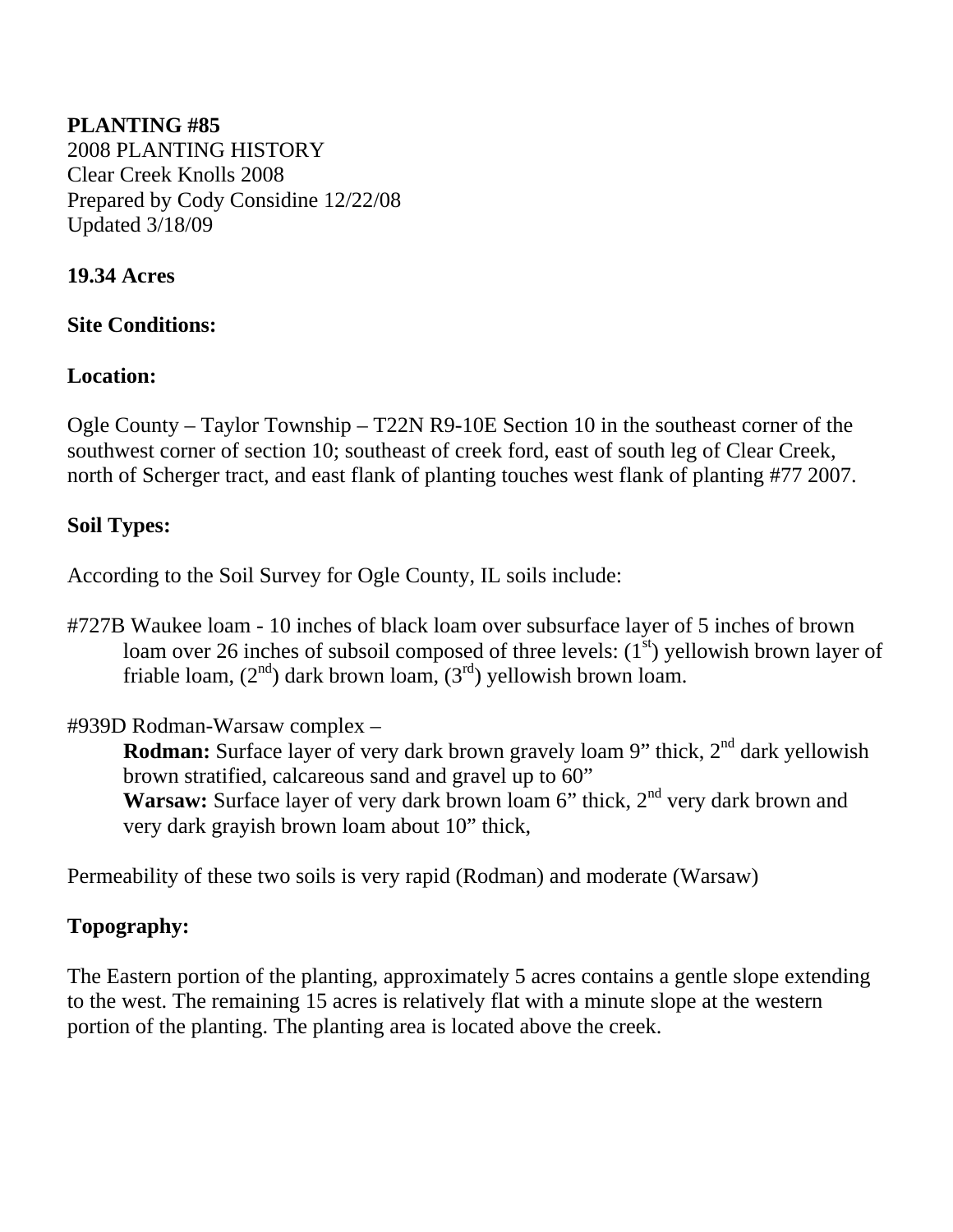### **Agricultural History:**

I think it is safe to assume the planting site has been intensively row cropped for many decades. At least for the last five decades the ground was in continuous row crops, mostly corn and soybean. No drainage tiles. June 1958 shows the planting as tilled row crops.

#### **Site Preparations:**

Corn harvested last week of October

- 1. Corn stubble mowed (Michael Miller)
- 2. Burned planting unit on an unseasonably warm day  $\sim$  high 70's (11/5). The corn stubble burned very well.
- 3. Harrowed unit (Michael Miller)

There was very little corn residue on the field after site preparations, looked great!

### **Seed Planting:**

The planting was separated into two planting mixes, based on soil type and topography.

#### **Dry**

Planted November 19, 20 - The dry mix was planted by Cody Considine on the 4.7 acres with the Kubota/Vicon pendulum broadcast seeder. Planting technique included a clockwise direction, starting on the outside working in. To plant 234.8 lbs, it took 3 complete passes (1 pass = complete covering of entire planting area uniformly). 1<sup>st</sup> pass the Vicon planter setting was set at about 26,  $2<sup>nd</sup>$  pass it was moved up to 36, last pass it was moved up to 40 and the seed was planted in a zigzag fashion covering the entire designated dry area. The foam marker worked for the first pass, which was very helpful. However the foam marker did not work for the latter passes. The freshly harrowed surface made it easier to follow previous tracks for a uniform spread. Total planting duration was 8hrs.

#### **Dry Mesic**

November 19, 20 - The dry mesic mix was planted by Michael Miller on 14.64 acres using Bill's Jimmy and the New Idea gravity box spreader. Michael did not use Bill's fancy GPS unit, instead he used the tire tracks from his previous pass as a reference. He also used his personal GPS unit using the "track trip" function which gave him an idea where traveled. The settings on the planter were set at  $\frac{3}{4}$  open for the first two passes. The last pass he opened the spreader all they way and planted randomly over the planting. The random planting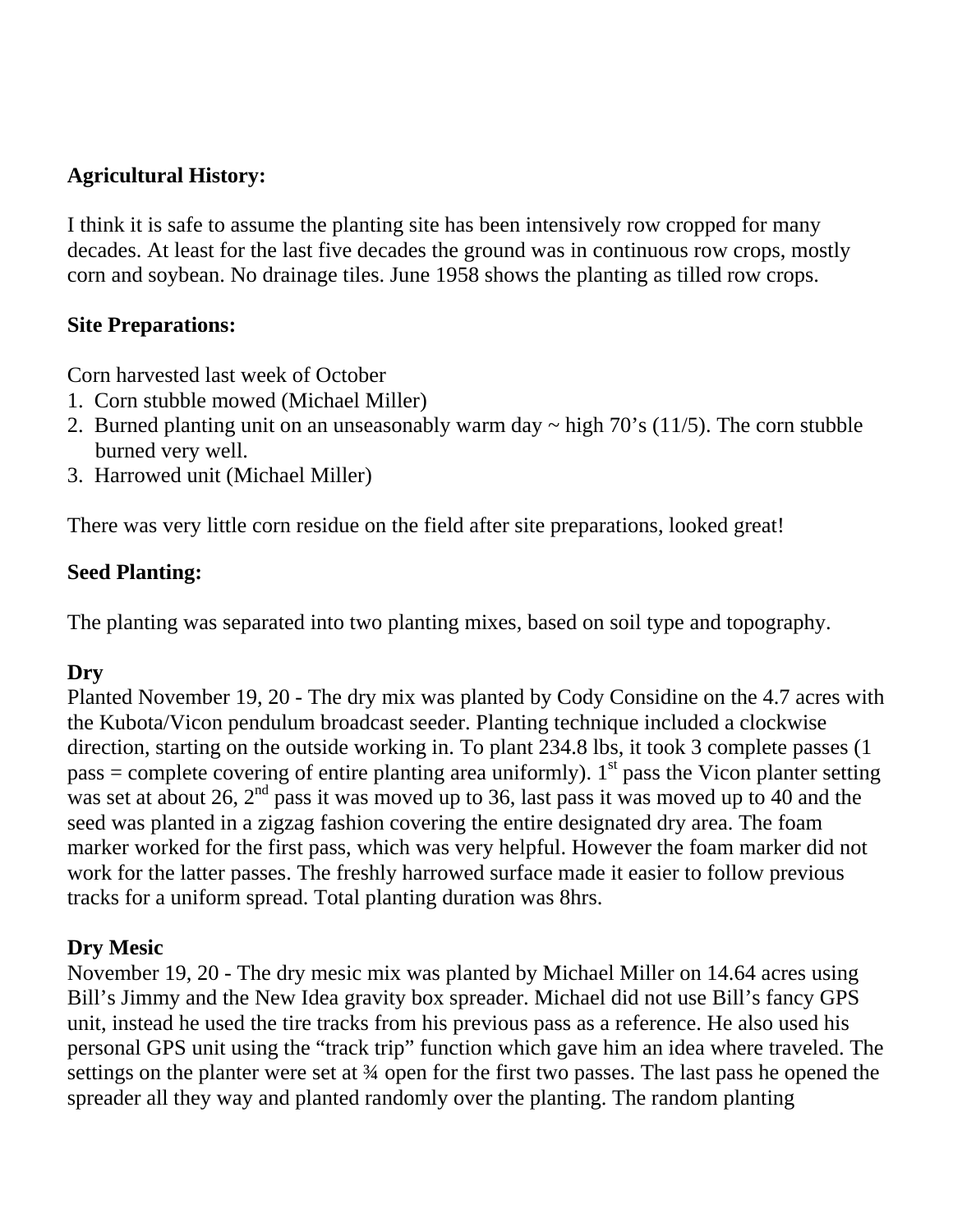technique was used since there was very little seed left for the  $3<sup>rd</sup>$  pass. Total planting duration was approximately 10 hrs.

### **Mesic**

Not yet planted (12/22), specific areas will be targeted and be planted when weather permits.

# **Buffer**

Cody Considine did 2 passes of Can Rye around perimeter next to previous plantings 4-5 passes around perimeter next to ag field, and ruderal pasture. Used approximately 1 ½ barrels of Rye. Bill Kleiman hand scattered tall grass around the perimeter and ruderal areas on the north side of the planting (hill to the south of the two tracts after crossing the rocky ford).

# **Focus**

Jared Considine and Clare Kernek implemented the "focus seed" technique while Cody and Michael were planting. The "focus seed" technique consists of hand planting purple prairie clover in the rocky/gravelly areas of the unit. This is not the step in method.

# **Step IN**

The step in method was created by Jay Stacey and consists of scuffing the ground and "stepping in" the seed with your foot. The very conservative or species in low abundance on the preserve were planted using this technique. See plant list for a complete list of "step in" species.

The weather was cold, no snow, and the soil was not frozen during the days we planted. However, half of the "step in" and porcupine grass has still not been planted due to winter weather including snow and frozen soil. Step in method has taken two days with 3 people so far. We finished planting the rest of the seed the first week of March.

# **Seed List:**

The planting included 155 species that were separated into 3 mixes: dry, dry mesic, and a small portion of mesic mix. The dry mix contains 118 species and dry mesic mix has 115 species. Obviously, there is quite a bit of overlap of species in the mixes. Some of the mesic mix which contained 46 species will also be planted. See seed list for a complete break down of percentages composed in each mix.

Tall grass was intentionally omitted from the designated dry planting area. Little blue stem was planted in both dry and dry mesic portions. Little blue was supposed to be planted at 5 lbs/acre in the dry planting, however only 2.35 lbs/acre rate was planted. We decided to leave this rate and did not want to add more. In the dry mesic area, little blue was planted at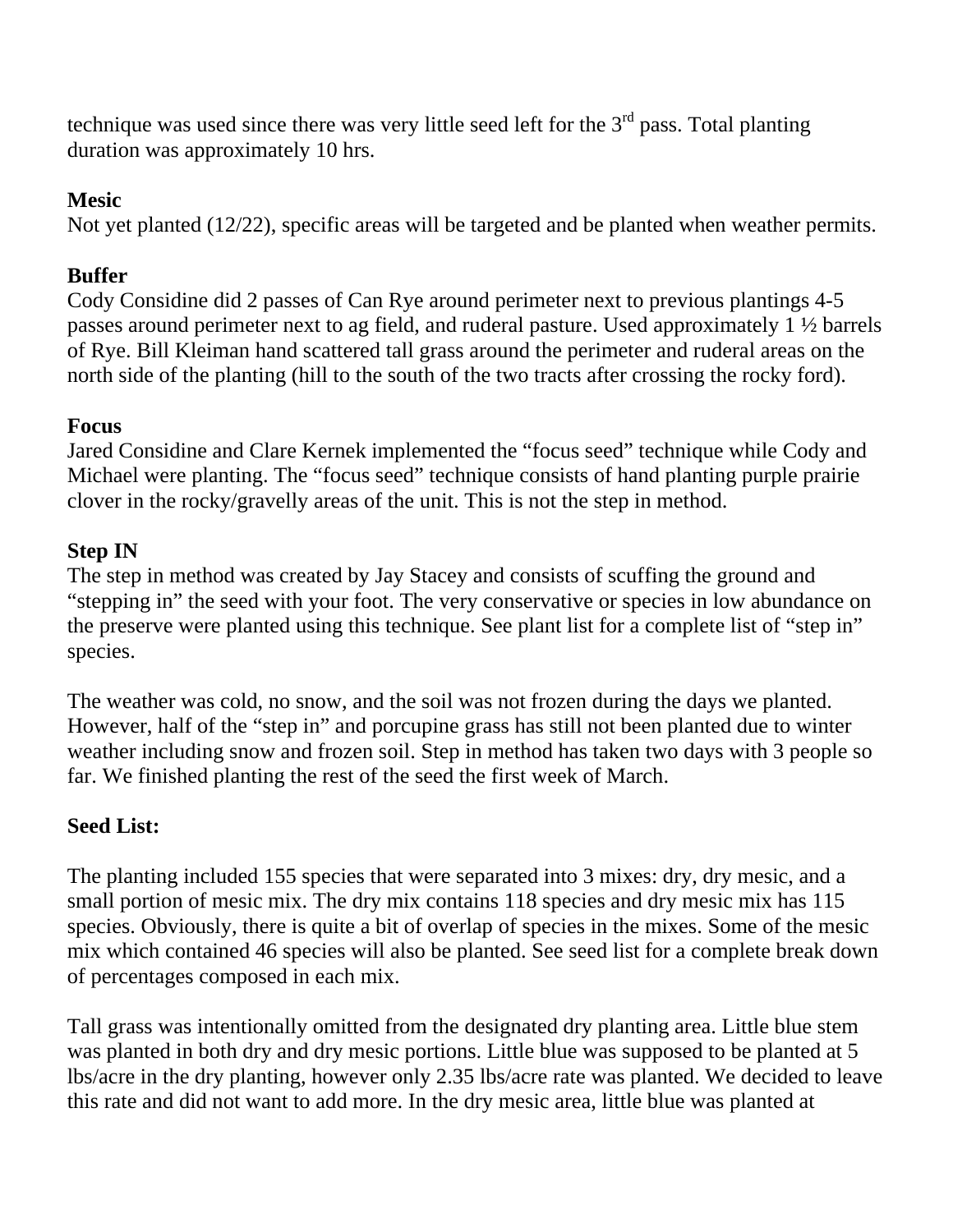5lbs/acre and tallgrass at 2.83 lbs/acre. In the previous 3 (2005, 06, 07) crew plantings, there is not much grass. If we plan to incorporate grazing, we will need adequate grass for grazers. The question is however, how much grass should be planted initially for future grazers while not inhibiting forb growth and establishment?

\*\*Also saved in Excel located in CCK Drop Seed Hills South Crew 2008 of planting histories or seed harvest 2008.

| <b>Species</b> | $\mathbf{Dry}$ (10 acres) | Dry Mesic (30 acres)       |
|----------------|---------------------------|----------------------------|
| Les Cap -      | $2.4/acre = 24lbs$        | $6.6/\text{acre} = 198.62$ |
| Ech pal -      | $6/acre = 60lbs$          | $5.7/acre = 173.5$         |
| Bap leu -      | $3.89/acre = 38.9 lbs$    | $4.31/acre = 129.37$       |
| Pot arg -      | $.3/acre = 3lbs$          | $.23/acre = 7$             |
| Ely can -      | $1.5/acre = 15 lbs$       | $2.33/acre = 70$           |
| Art cau -      | .24/acre = 2.4 lbs        | $.18/acre = 5.6$           |

#### **Big 6 Mixes for Both CCK and Dewitt Holland**

Big Six species were the species we collected that had the largest weights; special attention was taken into calculating the mixes (lbs/acre). All other species were separated into mixes according to their designated %'s (chosen by Bill K. initially from years past, but some %'s were tweaked by Cody C.), then the mixes were further separated for the two plantings (CCK, Dewitt).

| Scientific Name             | <b>Common Name</b>          | 2008 |      | ----DRY---- --DRY MESIC-- |                        |            |
|-----------------------------|-----------------------------|------|------|---------------------------|------------------------|------------|
|                             |                             |      |      |                           | % Mix $\sim$ lbs % Mix | $\sim$ lbs |
|                             |                             |      |      |                           |                        |            |
| Asclepias hirtella          | Hairy Green Milkweed        | 0.01 | 100% | 0.01                      | 0%                     |            |
| Rhus aromatica              | fragrant sumac              | 0.01 | 50%  | 0.005                     | 50%                    | 0.005      |
| Asclepias tuberosa interior | <b>Butterfly Weed</b>       | 0.05 | 50%  | 0.025                     | 50%                    | 0.025      |
| Viola fimbriatula           | <b>Sand Violet</b>          | 0.05 | 0%   |                           | 0%                     |            |
| Viola sagittata             | Arrow-leaved violet         | 0.05 | 10%  | 0.005                     | 90%                    | 0.045      |
| Anemone canadensis          | Meadow Anemone              | 0.1  | 0%   |                           | 0%                     |            |
| Apocynum sibiricum          | Prairie Indian Hemp         | 0.1  | 0%   |                           | 0%                     |            |
| Asclepias viridiflora       | <b>Short Green Milkweed</b> | 0.1  | 100% | 0.1                       | 0%                     |            |
| Cassia hebecarpa            | <b>Wild Senna</b>           | 0.1  | 0%   |                           | 0%                     |            |
|                             | Prairie Smoke (Long-        |      |      |                           |                        |            |
| Geum triflorum              | plumed Purple Avens)        | 0.1  | 100% | 0.1                       | 0%                     |            |
| Hypoxis hirsuta             | <b>Yellow Star Grass</b>    | 0.1  | 50%  | 0.05                      | 0%                     |            |
| Krigia virginica            | <b>Dwarf Dandelion</b>      | 0.1  | 100% | 0.1                       | 0%                     |            |
| Lithospermum canescens      | Hoary Puccoon               | 0.1  | 100% | 0.1                       | 0%                     |            |
|                             | Fringed (Narrow-leaved)     |      |      |                           |                        |            |
| Lithospermum incisum        | Puccoon                     | 0.1  | 50%  | 0.05                      | 50%                    | 0.05       |
| Lobelia inflata             | Indian Tobacco              | 0.1  | 0%   |                           | 0%                     |            |
| Monarda fistulosa           | Wild Bergamot               | 0.1  | 20%  | 0.02                      | 20%                    | 0.02       |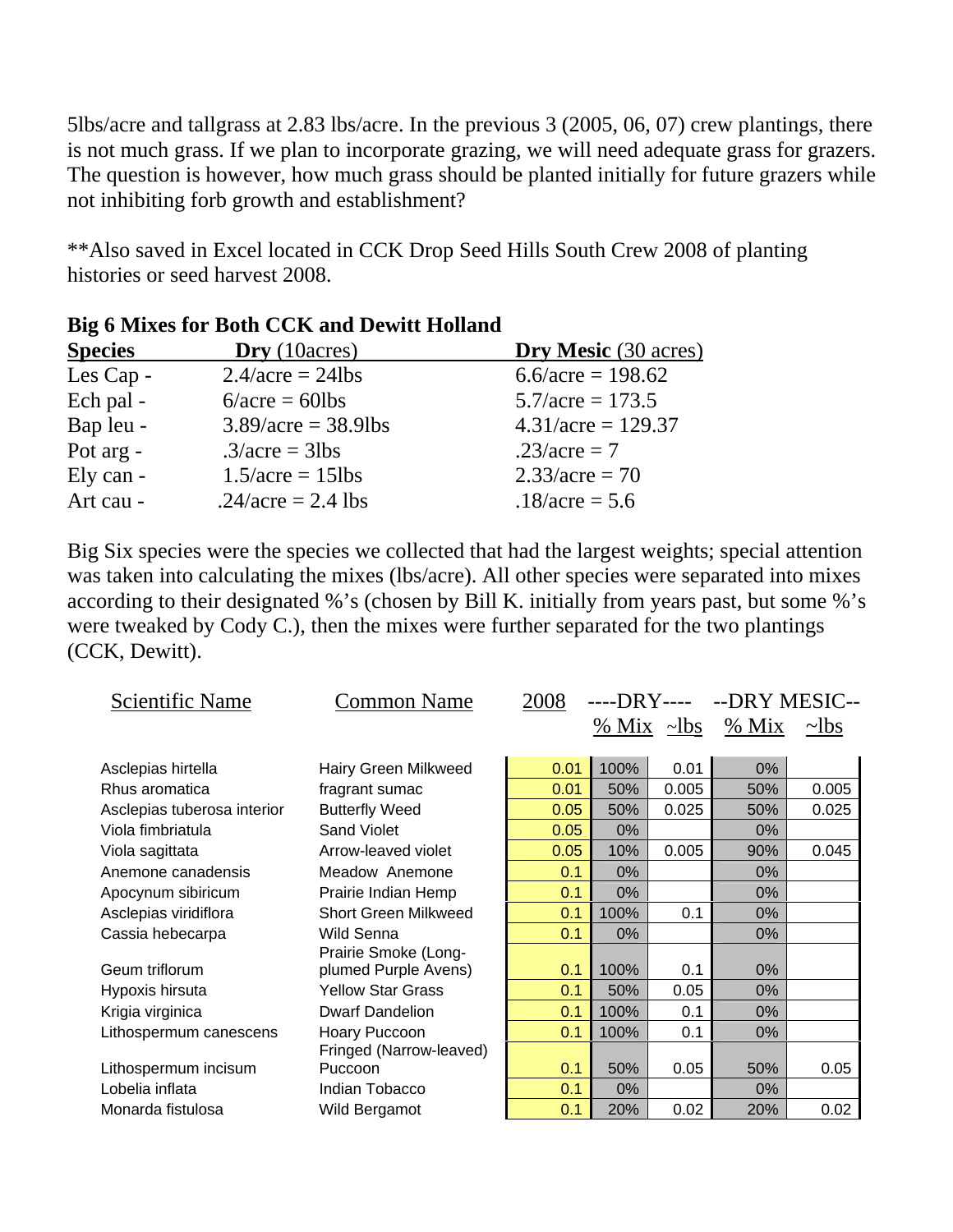| Oenothera clelandii                    |                                         |      |      |       |     |       |
|----------------------------------------|-----------------------------------------|------|------|-------|-----|-------|
| (rhombipetala)                         | Sand Evening Primrose                   | 0.1  | 60%  | 0.06  | 40% | 0.04  |
|                                        | Fen (Swamp) Betony;                     |      |      |       |     |       |
| Pedicularis lancelota                  | Lousewort                               | 0.1  | 0%   |       | 0%  |       |
| Ratibida pinnata                       | Yellow Coneflower                       | 0.1  | 40%  | 0.04  | 40% | 0.04  |
| Ruellia humilis                        | <b>Wild Petunia</b>                     | 0.1  | 50%  | 0.05  | 0%  |       |
| Cirsium hillii *** (pumilum)           | Hill's Thistle                          | 0.15 | 100% | 0.15  | 0%  |       |
| Lupinus perennis                       | <b>Wild Lupine</b>                      | 0.15 | 50%  | 0.075 | 50% | 0.075 |
| Scutellaria parvula leonardi           | Small Skullcap                          | 0.15 | 100% | 0.15  | 0%  |       |
| Senecio pauperculus                    | <b>Balsam Ragwort</b>                   | 0.15 | 60%  | 0.09  | 40% | 0.06  |
|                                        | Smooth (Blue)(Silky)                    |      |      |       |     |       |
| Aster laevis                           | Aster                                   | 0.2  | 0%   |       | 0%  |       |
|                                        | Common Oak (Penn)                       |      |      |       |     |       |
| Carex pennsylvanica<br>Festuca obtusa  | Sedge                                   | 0.2  | 30%  | 0.06  | 30% | 0.06  |
| (subverticillata)                      | <b>Nodding Fescue</b>                   | 0.2  | 0%   |       | 0%  |       |
| Leptoloma cognatum                     | <b>Fall Witch Grass</b>                 | 0.2  | 40%  | 0.08  | 60% | 0.12  |
| Phlox maculata                         | <b>Sweet William Phlox</b>              | 0.2  | 0%   |       | 10% | 0.02  |
|                                        |                                         | 0.25 | 0%   |       | 0%  |       |
| Caltha palustris                       | Marsh Marigold                          |      |      |       |     |       |
| Juncus tenuis                          | Path Rush<br><b>Heart-leaved Meadow</b> | 0.25 | 20%  | 0.05  | 60% | 0.15  |
| Zizia aptera                           | Parsnip                                 | 0.25 | 50%  | 0.125 | 50% | 0.125 |
| Aster novae-angliae                    | New England Aster                       | 0.3  | 0%   |       | 0%  |       |
| Gentiana purberulenta                  | <b>Prairie Gentian</b>                  | 0.3  | 100% | 0.3   | 0%  |       |
| Hieracium gronovii                     | Hairy Hawkweed                          | 0.3  | 50%  | 0.15  | 50% | 0.15  |
| Silene antirrhina                      | <b>Sleepy Catchfly</b>                  | 0.3  | 50%  | 0.15  | 0%  |       |
| Cacalia plantaginea                    |                                         |      |      |       |     |       |
| (tuberosa)                             | Indian Plantain                         | 0.35 | 0%   |       | 0%  |       |
|                                        | Downy Yellow Painted                    |      |      |       |     |       |
| $***$<br>Castilleja sessiliflora       | Cup                                     | 0.35 | 100% | 0.35  | 0%  |       |
| <b>Helianthus hirsutus</b>             | Hispid sunflower                        | 0.35 | 0%   |       | 70% | 0.245 |
| Oenothera biennis                      | <b>Common Evening</b>                   |      |      |       |     |       |
| canescens                              | Primrose                                | 0.35 | 30%  | 0.105 | 60% | 0.21  |
|                                        | <b>White-Haired Panic</b>               |      |      |       |     |       |
| Panicum villosissimum                  | Grass                                   | 0.35 | 100% | 0.35  | 0%  |       |
| Asclepias verticillata                 | <b>Whorled Milkweed</b>                 | 0.4  | 25%  | 0.1   | 70% | 0.28  |
| Linum sulcatum                         | <b>Groved Yellow Flax</b>               | 0.4  | 70%  | 0.28  | 30% | 0.12  |
| Onosmodium hispidissimum               | Marbleseed                              | 0.4  | 50%  | 0.2   | 50% | 0.2   |
| Polygala sanguinea                     | <b>Field Milkwort</b>                   | 0.4  | 50%  | 0.2   | 50% | 0.2   |
| Aster oblongifolius                    | <b>Aromatic Aster</b>                   | 0.45 | 50%  | 0.225 | 50% | 0.225 |
| Aster umbellatus                       | Flat-topped Aster                       | 0.45 | 0%   |       | 0%  |       |
| Eupatorium maculatum                   | Spotted Joe Pye Weed                    | 0.45 | 0%   |       | 0%  |       |
| Lysimachia lanceolata                  | Lance-Leaved Loosestrife                | 0.45 | 50%  | 0.225 | 50% | 0.225 |
| Opuntia humifusa                       |                                         |      |      |       |     |       |
| (compressa)                            | <b>Prickly Pear Cactus</b>              | 0.45 | 100% | 0.45  | 0%  |       |
|                                        | Sweet Everlasting (Old-                 |      |      |       |     |       |
| Gnaphalium obtusifolium                | Field Balsam)                           | 0.5  | 50%  | 0.25  | 50% | 0.25  |
| Panicum virgatum                       | <b>Prairie Switch Grass</b>             | 0.5  | 30%  | 0.15  | 50% | 0.25  |
| Paspalum ciliatifolium<br>muhlenbergii | Hairy Lens Grass                        | 0.5  | 40%  | 0.2   | 50% | 0.25  |
| Amorpha fruticosa                      | Indigo Bush                             | 0.55 | 0%   |       | 70% | 0.385 |
|                                        |                                         |      |      |       |     |       |

| <b>Sand Evening Primrose</b>             | 0.1  | 60%   | 0.06  | 40%   | 0.04  |
|------------------------------------------|------|-------|-------|-------|-------|
| Fen (Swamp) Betony;<br>Lousewort         | 0.1  | 0%    |       | 0%    |       |
| Yellow Coneflower                        | 0.1  | 40%   | 0.04  | 40%   | 0.04  |
| Wild Petunia                             | 0.1  | 50%   | 0.05  | 0%    |       |
| Hill's Thistle                           | 0.15 | 100%  | 0.15  | 0%    |       |
| <b>Wild Lupine</b>                       | 0.15 | 50%   | 0.075 | 50%   | 0.075 |
| Small Skullcap                           | 0.15 | 100%  | 0.15  | 0%    |       |
| <b>Balsam Ragwort</b>                    | 0.15 | 60%   | 0.09  | 40%   | 0.06  |
| Smooth (Blue)(Silky)                     |      |       |       |       |       |
| Aster                                    | 0.2  | 0%    |       | 0%    |       |
| Common Oak (Penn)                        |      |       |       |       |       |
| Sedge                                    | 0.2  | 30%   | 0.06  | 30%   | 0.06  |
| <b>Nodding Fescue</b>                    | 0.2  | 0%    |       | 0%    |       |
| <b>Fall Witch Grass</b>                  | 0.2  | 40%   | 0.08  | 60%   | 0.12  |
| <b>Sweet William Phlox</b>               | 0.2  | 0%    |       | 10%   | 0.02  |
| Marsh Marigold                           | 0.25 | 0%    |       | 0%    |       |
| Path Rush                                | 0.25 | 20%   | 0.05  | 60%   | 0.15  |
| <b>Heart-leaved Meadow</b>               |      |       |       |       |       |
| Parsnip                                  | 0.25 | 50%   | 0.125 | 50%   | 0.125 |
| New England Aster                        | 0.3  | 0%    |       | 0%    |       |
| Prairie Gentian                          | 0.3  | 100%  | 0.3   | $0\%$ |       |
| Hairy Hawkweed                           | 0.3  | 50%   | 0.15  | 50%   | 0.15  |
| <b>Sleepy Catchfly</b>                   | 0.3  | 50%   | 0.15  | 0%    |       |
| Indian Plantain                          | 0.35 | 0%    |       | 0%    |       |
| Downy Yellow Painted                     |      |       |       |       |       |
| Cup                                      | 0.35 | 100%  | 0.35  | $0\%$ |       |
| Hispid sunflower                         | 0.35 | 0%    |       | 70%   | 0.245 |
| Common Evening                           |      |       |       |       |       |
| Primrose                                 | 0.35 | 30%   | 0.105 | 60%   | 0.21  |
| <b>White-Haired Panic</b><br>Grass       | 0.35 | 100%  | 0.35  | $0\%$ |       |
| <b>Whorled Milkweed</b>                  | 0.4  | 25%   | 0.1   | 70%   | 0.28  |
| <b>Groved Yellow Flax</b>                | 0.4  | 70%   | 0.28  | 30%   | 0.12  |
| Marbleseed                               | 0.4  | 50%   | 0.2   | 50%   | 0.2   |
| <b>Field Milkwort</b>                    | 0.4  | 50%   | 0.2   | 50%   | 0.2   |
| <b>Aromatic Aster</b>                    | 0.45 | 50%   | 0.225 | 50%   | 0.225 |
| <b>Flat-topped Aster</b>                 | 0.45 | $0\%$ |       | 0%    |       |
| Spotted Joe Pye Weed                     | 0.45 | 0%    |       | 0%    |       |
| Lance-Leaved Loosestrife                 | 0.45 | 50%   | 0.225 | 50%   | 0.225 |
|                                          |      |       |       |       |       |
| <b>Prickly Pear Cactus</b>               | 0.45 | 100%  | 0.45  | 0%    |       |
| Sweet Everlasting (Old-<br>Field Balsam) | 0.5  | 50%   | 0.25  | 50%   | 0.25  |
| <b>Prairie Switch Grass</b>              | 0.5  | 30%   | 0.15  | 50%   | 0.25  |
|                                          |      |       |       |       |       |
| Hairy Lens Grass                         | 0.5  | 40%   | 0.2   | 50%   | 0.25  |
| Indigo Bush                              | 0.55 | 0%    |       | 70%   | 0.385 |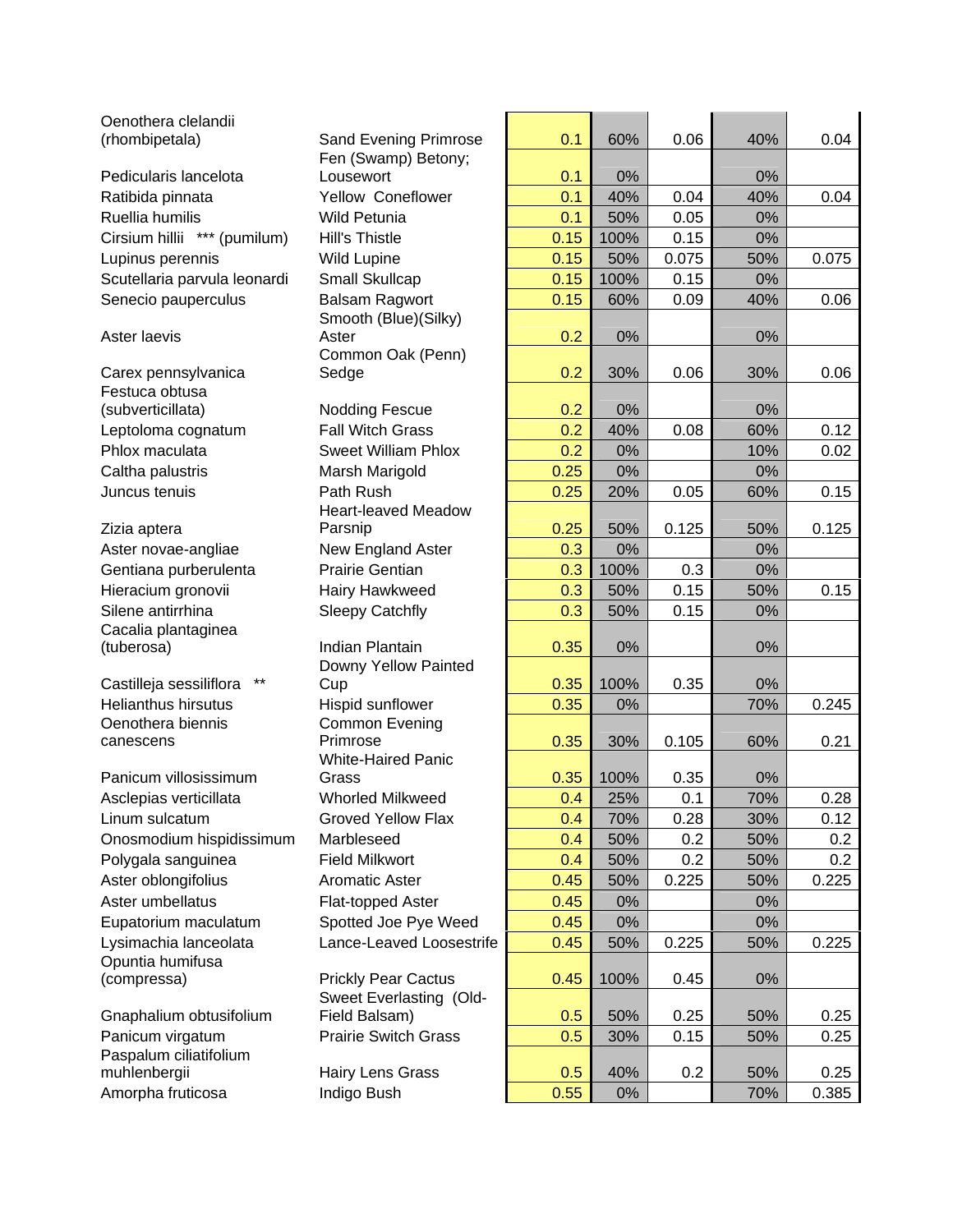| Houstonia (Hedyotis)          |                               |                |      |        |     |        |
|-------------------------------|-------------------------------|----------------|------|--------|-----|--------|
| longifolia (canadense)        | Long-Leaved Bluets            | 0.55           | 50%  | 0.275  | 50% | 0.275  |
| Viola pedata lineariloba      | <b>Birdsfoot Violet</b>       | 0.55           | 50%  | 0.275  | 50% | 0.275  |
| Aronia (Pyrus) prunifolia     |                               |                |      |        |     |        |
| (melanocarpa)                 | <b>Black Chokeberry</b>       | 0.6            | 60%  | 0.36   | 20% | 0.12   |
| Bouteloua hirsuta             | Hairy Grama                   | 0.6            | 100% | 0.6    | 0%  |        |
| Callirhoe triangulata         | <b>Clustered Poppy Mallow</b> | 0.6            | 100% | 0.6    | 0%  |        |
| Helianthemum bicknellii       | <b>Rock Rose</b>              | 0.6            | 30%  | 0.18   | 70% | 0.42   |
| Lechea stricta                | <b>Bushy Pinweed</b>          | 0.6            | 60%  | 0.36   | 40% | 0.24   |
| Cyperus filiculmis            | <b>Slender Sand Sedge</b>     | 0.65           | 70%  | 0.455  | 30% | 0.195  |
| Scrophularia marilandica      | Late Figwort                  | 0.65           | 0%   |        | 5%  | 0.0325 |
| Wulfenia bullii *** (Besseya) | <b>Kittentails</b>            | 0.65           | 10%  | 0.065  | 0%  |        |
| Lechea villosa (mucronata)    | <b>Hairy Pinweed</b>          | 0.7            | 40%  | 0.28   | 40% | 0.28   |
| Solidago rigida               | <b>Stiff Goldenrod</b>        | 0.7            | 30%  | 0.21   | 60% | 0.42   |
| Aster ptarmicoides            | White Aster (Stiff Aster)     | 0.75           | 60%  | 0.45   | 40% | 0.3    |
| Polytaenia nuttallii          | <b>Prairie Parsley</b>        | 0.75           | 50%  | 0.375  | 50% | 0.375  |
| Panicum leibergii             | <b>Prairie Panic Grass</b>    | 0.8            | 60%  | 0.48   | 40% | 0.32   |
| Liatris cylindracea           | Dwarf Blazingstar             | 0.85           | 100% | 0.85   | 0%  |        |
| Hystrix patula (Elymus        |                               |                |      |        |     |        |
| hystrix)                      | <b>Bottlebrush Grass</b>      | 0.9            | 0%   |        | 0%  |        |
|                               | Common Blue-eyed              |                |      |        |     |        |
| Sisyrinchium albidum          | Grass                         | 0.9            | 40%  | 0.36   | 60% | 0.54   |
| Gentiana (alba) flavida       | <b>Cream Gentian</b>          | 0.95           | 0%   |        | 30% | 0.285  |
| Lechea tenuifolia             | Slender-Leaved Pinweed        | 0.95           | 70%  | 0.665  | 30% | 0.285  |
| Sporobolus heterolepis        | <b>Prairie Dropseed</b>       | 0.95           | 10%  | 0.095  | 10% | 0.095  |
| Angelica grandifoilia         | <b>Great Angelica</b>         |                | 0%   |        | 0%  |        |
|                               | Alexander's Angelica;         |                |      |        |     |        |
| Angelica atropurpurea         | <b>Great Angelica</b>         | 1              | 0%   |        | 0%  |        |
| Heuchera richardsonii         | Rough Heuchera; Alum          |                |      |        |     |        |
| grayana                       | root                          | 1              | 45%  | 0.45   | 50% | 0.5    |
| Lobelia spicata               | Pale-spike Lobelia            | 1              | 90%  | 0.9    | 10% | 0.1    |
| Prunus americana              | Wild Plum                     | 1              | 40%  | 0.4    | 40% | 0.4    |
| Quercus alba                  | <b>White Oak</b>              | 1              | 0%   |        | 0%  |        |
| Quercus macrocarpa            | <b>Bur Oak</b>                | 1              | 0%   |        | 0%  |        |
| Aster azureus                 |                               |                |      |        |     |        |
| (oolentangiensis)             | Sky-blue Aster                | 1.05           | 50%  | 0.525  | 50% | 0.525  |
| Salix humilis                 | <b>Prairie Willow</b>         | 1.05           | 50%  | 0.525  | 45% | 0.4725 |
| Agrostis hymenalis            | <b>Tickle Grass</b>           | 1.15           | 50%  | 0.575  | 50% | 0.575  |
| Spiraea alba                  | Meadowsweet                   | 1.2            | 0%   |        | 0%  |        |
| Allium cernuum                | Nodding Wild Onion            | 1.4            | 0%   |        | 60% | 0.84   |
| Aster linariifolius           | Stiff Aster (Flax-Leaved)     | 1.55           | 75%  | 1.1625 | 25% | 0.3875 |
| Chrysopsis camporum           |                               |                |      |        |     |        |
| (Heterotheca)                 | <b>Golden Prairie Aster</b>   | 1.55           | 50%  | 0.775  | 50% | 0.775  |
| Comandra umbellata            |                               |                |      |        |     |        |
| (richardsiana)                | <b>False Toadflax</b>         | 1.9            | 100% | 1.9    | 0%  |        |
| Scirpus cyperinus             | <b>Wool Grass</b>             | $\overline{2}$ | 0%   |        | 0%  |        |
| Aristida purpurascens         | <b>Arrow Feather</b>          | 2.1            | 60%  | 1.26   | 40% | 0.84   |
| Coreopsis tripteris           | <b>Tall Coreopsis</b>         | 2.3            | 10%  | 0.23   | 40% | 0.92   |
| Cassia fasciculata            | Partridge Pea                 | 2.35           | 40%  | 0.94   | 50% | 1.175  |
| Monarda punctata villicualis  | Horse Mint                    | 2.35           | 30%  | 0.705  | 70% | 1.645  |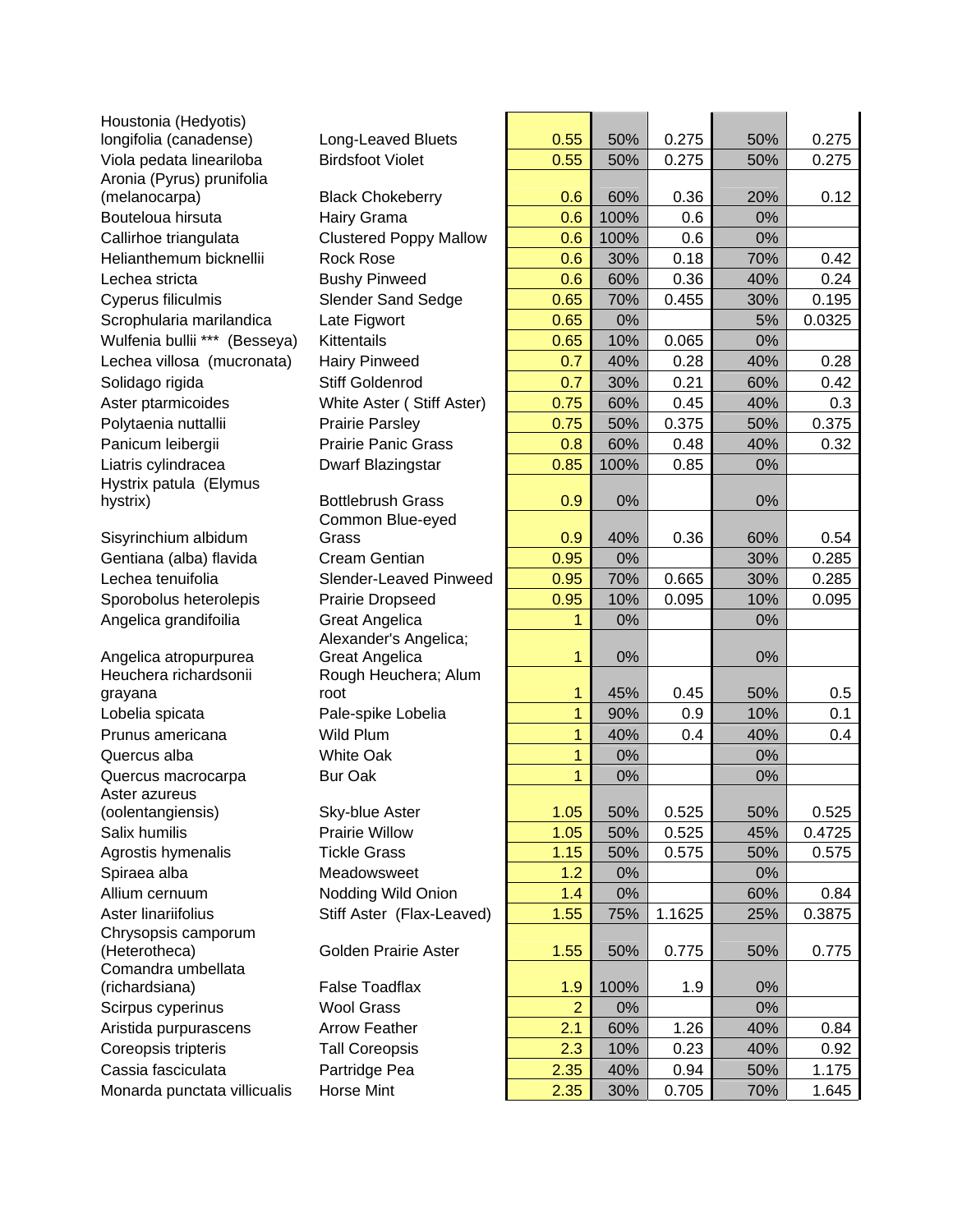| Penstemon hirsutus                           | Hairy Beard tongue                    | 2.35           | 70%   | 1.645  | 30% | 0.705  |
|----------------------------------------------|---------------------------------------|----------------|-------|--------|-----|--------|
| Stipa spartea                                | Porcupine Grass                       | 2.4            | 80%   | 1.92   | 20% | 0.48   |
| Pycnanthemum virginianum                     | Mountain mint (Prairie<br>Hyssop)     | 2.55           | 10%   | 0.255  | 20% | 0.51   |
|                                              | American Germander                    |                |       |        |     |        |
| Teucrium canadense                           | (Wood Sage)                           | 2.55           | 0%    |        | 0%  |        |
| Aster sericeus                               | <b>Silky Aster</b>                    | 2.6            | 50%   | 1.3    | 50% | 1.3    |
| Scrophularia lanceolata                      | Early figwort                         | 3              | 0%    |        | 0%  |        |
| Spartina pectinata                           | <b>Prairie Cord Grass</b>             | 3.15           | 0%    |        | 0%  |        |
| Verbena urticifolia                          | Hairy White Vervain                   | 3.15           | $0\%$ |        | 40% | 1.26   |
|                                              | Sand Bracted Sedge                    |                |       |        |     |        |
| Carex muhlenbergii (enervis)                 | (Muhlenberg's)                        | 3.3            | 60%   | 1.98   | 40% | 1.32   |
| Solidago speciosa                            | Showy Goldenrod                       | 3.4            | 30%   | 1.02   | 50% | 1.7    |
| Juncus greenei                               | Greene's Rush                         | 3.5            | 50%   | 1.75   | 50% | 1.75   |
| Physocarpus opulifolius                      | Ninebark                              | 3.5            | 10%   | 0.35   | 30% | 1.05   |
| Hypericum pyramidatum                        | Great St. Johnswort                   | 3.6            | $0\%$ |        | 0%  |        |
|                                              | Tall Gayfeather; Prairie              |                |       |        |     |        |
| Liatris pycnostachya                         | <b>Blazing Star</b>                   | 3.6            | 0%    |        | 20% | 0.72   |
| Danthonia spictata                           | Poverty Oat Grass                     | 3.65           | 75%   | 2.7375 | 25% | 0.9125 |
| Eupatorium perfoliatum<br>Helianthus rigidus | <b>Boneset</b>                        | 3.85           | 0%    |        | 10% | 0.385  |
| (laetiflorus)                                | <b>Prairie Sunflower</b>              | 4.55           | 40%   | 1.82   | 60% | 2.73   |
| Dodecatheon meadia                           | <b>Shooting Star</b>                  | 4.7            | 40%   | 1.88   | 40% | 1.88   |
|                                              | False Sunflower; " Ox-                |                |       |        |     |        |
| Heliopsis helianthoides                      | eye "                                 | 5.25           | 20%   | 1.05   | 60% | 3.15   |
| Veronicastrum virginicum                     | <b>Culver's Root</b>                  | 5.3            | 0%    |        | 0%  |        |
| Rudbeckia hirta                              | <b>Black-eyed Susan</b>               | $6\phantom{1}$ | 15%   | 0.9    | 40% | 2.4    |
| Rhus glabra                                  | Smooth Sumac                          | 6.05           | 0%    |        | 50% | 3.025  |
| Bouteloua curtipendula                       | Side-Oats Grama                       | 6.9            | 30%   | 2.07   | 70% | 4.83   |
| Elymus villosus                              | Silky Wild Rye                        | 6.9            | 0%    |        | 0%  |        |
| Helianthemum canadense                       | <b>Common Rockrose</b><br>(Frostweed) | 7.35           | 55%   | 4.0425 | 40% | 2.94   |
| Verbena stricta                              | Hoary Vervain                         | 7.45           | 50%   | 3.725  | 50% | 3.725  |
| Aster ericoides (prostratus)                 | <b>Heath Aster</b>                    | 8.4            | 20%   | 1.68   | 70% | 5.88   |
| Helianthus occidentalis                      | <b>Western Sunflower;</b><br>Naked S. | 9.4            | 40%   | 3.76   | 60% | 5.64   |
| Kuhnia (Brickellia)                          |                                       |                |       |        |     |        |
| eupatoroides corymbulosa                     | <b>False Boneset</b>                  | 9.55           | 40%   | 3.82   | 60% | 5.73   |
| Tephrosia virginiana                         | Goat's Rue                            | 9.7            | 50%   | 4.85   | 40% | 3.88   |
|                                              | Horse Gentian                         |                |       |        |     |        |
|                                              | (Feverwort) (Tinker's                 |                | 20%   | 1.96   | 60% |        |
| Triosteum perfoliatum<br>Penstemon digitalis | Weed)<br>Foxglove Beardtongue         | 9.8<br>10      | 0%    |        | 10% | 5.88   |
| Solidago missouriensis                       |                                       |                |       |        |     | 1      |
| fasciculata                                  | Missouri Goldenrod                    | 10.5           | 40%   | 4.2    | 60% | 6.3    |
| Desmodium illinoense                         | III. Tick Trefoil                     | 11.05          | 30%   | 3.315  | 50% | 5.525  |
| Cacalia atriplicifolia                       | Pale Indian Plantain                  | 11.7           | 0%    |        | 30% | 3.51   |
| Silphium perfoliatum                         | Cup-plant                             | 13.4           | 0%    |        | 10% | 1.34   |
| Zizia aurea                                  | <b>Golden Alexanders</b>              | 14             | 15%   | 2.1    | 40% | 5.6    |
| Rudbeckia subtomentosa                       | Sweet Blackeyed Susan                 | 14.05          | 0%    |        | 10% | 1.405  |
| Anemone cylindrica                           | Thimbleweed                           | 15.7           | 40%   | 6.28   | 50% | 7.85   |
|                                              |                                       |                |       |        |     |        |

| Hairy Beard tongue        | 2.35  | 70%   | 1.645  | 30%   | 0.705  |
|---------------------------|-------|-------|--------|-------|--------|
| Porcupine Grass           | 2.4   | 80%   | 1.92   | 20%   | 0.48   |
| Mountain mint (Prairie    |       |       |        |       |        |
| Hyssop)                   | 2.55  | 10%   | 0.255  | 20%   | 0.51   |
| American Germander        |       |       |        |       |        |
| (Wood Sage)               | 2.55  | 0%    |        | 0%    |        |
| <b>Silky Aster</b>        | 2.6   | 50%   | 1.3    | 50%   | 1.3    |
| Early figwort             | 3     | 0%    |        | 0%    |        |
| <b>Prairie Cord Grass</b> | 3.15  | 0%    |        | $0\%$ |        |
| Hairy White Vervain       | 3.15  | $0\%$ |        | 40%   | 1.26   |
| Sand Bracted Sedge        |       |       |        |       |        |
| (Muhlenberg's)            | 3.3   | 60%   | 1.98   | 40%   | 1.32   |
| Showy Goldenrod           | 3.4   | 30%   | 1.02   | 50%   | 1.7    |
| Greene's Rush             | 3.5   | 50%   | 1.75   | 50%   | 1.75   |
| <b>Ninebark</b>           | 3.5   | 10%   | 0.35   | 30%   | 1.05   |
| Great St. Johnswort       | 3.6   | 0%    |        | 0%    |        |
| Tall Gayfeather; Prairie  |       |       |        |       |        |
| <b>Blazing Star</b>       | 3.6   | 0%    |        | 20%   | 0.72   |
| Poverty Oat Grass         | 3.65  | 75%   | 2.7375 | 25%   | 0.9125 |
| Boneset                   | 3.85  | $0\%$ |        | 10%   | 0.385  |
| <b>Prairie Sunflower</b>  | 4.55  | 40%   | 1.82   | 60%   | 2.73   |
| <b>Shooting Star</b>      | 4.7   | 40%   | 1.88   | 40%   | 1.88   |
| False Sunflower; " Ox-    |       |       |        |       |        |
| eye "                     | 5.25  | 20%   | 1.05   | 60%   | 3.15   |
| Culver's Root             | 5.3   | 0%    |        | $0\%$ |        |
| <b>Black-eyed Susan</b>   | 6     | 15%   | 0.9    | 40%   | 2.4    |
| Smooth Sumac              | 6.05  | 0%    |        | 50%   | 3.025  |
| Side-Oats Grama           | 6.9   | 30%   | 2.07   | 70%   | 4.83   |
| Silky Wild Rye            | 6.9   | $0\%$ |        | $0\%$ |        |
| Common Rockrose           |       |       |        |       |        |
| (Frostweed)               | 7.35  | 55%   | 4.0425 | 40%   | 2.94   |
| Hoary Vervain             | 7.45  | 50%   | 3.725  | 50%   | 3.725  |
| <b>Heath Aster</b>        | 8.4   | 20%   | 1.68   | 70%   | 5.88   |
| Western Sunflower;        |       |       |        |       |        |
| Naked S.                  | 9.4   | 40%   | 3.76   | 60%   | 5.64   |
|                           |       |       |        |       |        |
| <b>False Boneset</b>      | 9.55  | 40%   | 3.82   | 60%   | 5.73   |
| Goat's Rue                | 9.7   | 50%   | 4.85   | 40%   | 3.88   |
| Horse Gentian             |       |       |        |       |        |
| (Feverwort)(Tinker's      |       |       |        |       |        |
| Weed)                     | 9.8   | 20%   | 1.96   | 60%   | 5.88   |
| Foxglove Beardtongue      | 10    | $0\%$ |        | 10%   | 1      |
| Missouri Goldenrod        | 10.5  | 40%   | 4.2    | 60%   | 6.3    |
| III. Tick Trefoil         | 11.05 | 30%   | 3.315  | 50%   | 5.525  |
| Pale Indian Plantain      | 11.7  | $0\%$ |        | 30%   | 3.51   |
| Cup-plant                 | 13.4  | 0%    |        | 10%   | 1.34   |
| Golden Alexanders         |       |       | 2.1    |       |        |
|                           | 14    | 15%   |        | 40%   | 5.6    |
| Sweet Blackeyed Susan     | 14.05 | $0\%$ |        | 10%   | 1.405  |
| Thimbleweed               | 15.7  | 40%   | 6.28   | 50%   | 7.85   |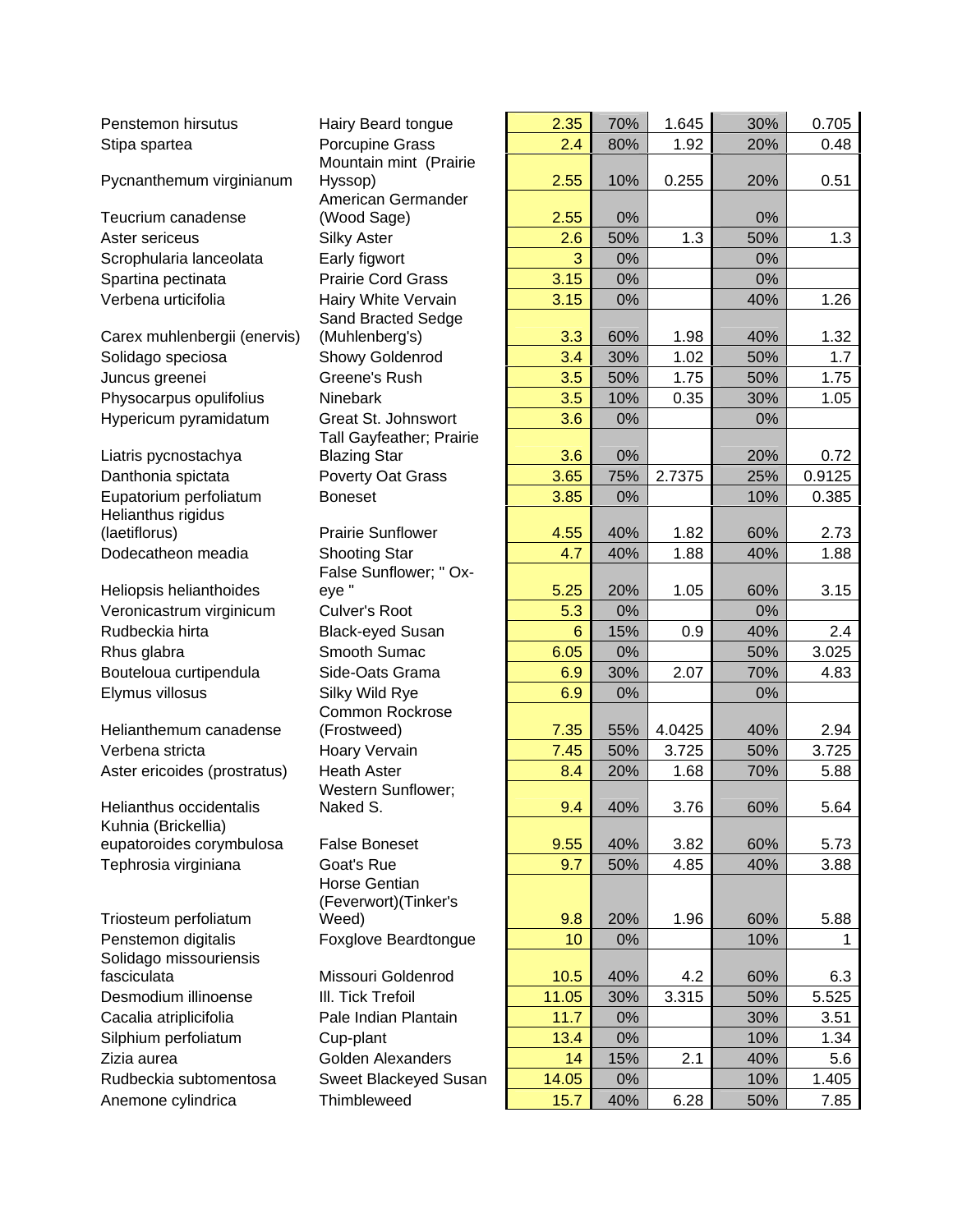| Antennaria plantaginifolia    | <b>Pussy Toes (Everlasting)</b> | 16.1   | 50% | 8.05   | 50% | 8.05    |
|-------------------------------|---------------------------------|--------|-----|--------|-----|---------|
| Silphium terebinthaceum       | <b>Prairie Dock</b>             | 17.2   | 5%  | 0.86   | 45% | 7.74    |
| Euphorbia corollata           | <b>Flowering Spurge</b>         | 19.43  | 30% | 5.829  | 60% | 11.658  |
| Baptisia leucophaea           | Cream Wild Indigo               | 19.87  | 60% | 11.922 | 40% | 7.948   |
| Coreopsis palmata             | Prairie Coreopsis               | 19.9   | 40% | 7.96   | 50% | 9.95    |
|                               | Copper-shouldered oval          |        |     |        |     |         |
| Carex bicknellii              | Sedge                           | 20.55  | 40% | 8.22   | 60% | 12.33   |
| Rosa carolina                 | Pasture Rose                    | 21.55  | 40% | 8.62   | 60% | 12.93   |
| Astragalus canadensis         | Canadian Milk Vetch             | 23.35  | 20% | 4.67   | 80% | 18.68   |
| Solidago nemoralis            | Gray Goldenrod; Oldfield        | 23.89  | 40% | 9.556  | 60% | 14.334  |
| Amorpha canescens             | Leadplant                       | 26.35  | 20% | 5.27   | 70% | 18.445  |
| Solidago (Euthamia)           |                                 |        |     |        |     |         |
| graminifolia nuttallii        | Grass-leaved Goldenrod          | 27.6   | 30% | 8.28   | 70% | 19.32   |
| Eryngium yuccifolium          | <b>Rattlesnake Master</b>       | 29.7   | 0%  |        | 20% | 5.94    |
| Petalostemum (Dalea)          |                                 |        |     |        |     |         |
| candidum                      | <b>White Prairie Clover</b>     | 31.11  | 0%  |        | 40% | 12.444  |
| Silphium integrifolium        | Rosinweed                       | 35.95  | 40% | 14.38  | 60% | 21.57   |
| Scirpus atrovirens            | Dark Green Rush                 | 46.15  | 0%  |        | 0%  |         |
| Koeleria cristata (macrantha) | Prairie June Grass -<br>54.65   | 58.45  | 40% | 23.38  | 60% | 35.07   |
| Potentilla arguta             | Prairie Cinquefoil              | 59.11  | 30% | 17.733 | 50% | 29.555  |
| Parthenium integrifolium      | Wild Quinine (Feverfew)         | 63.2   | 30% | 18.96  | 60% | 37.92   |
| Tradescantia ohiensis         | Ohio Spiderwort                 | 63.2   | 25% | 15.8   | 65% | 41.08   |
|                               | Compass plant                   | 70.02  | 30% | 21.006 | 60% | 42.012  |
| Silphium laciniatum           | Rough Blazing-star              |        |     |        |     |         |
| Liatris aspera                | (Rough Gayfeather)              | 81.45  | 40% | 32.58  | 55% | 44.7975 |
| Artemisia caudata             |                                 |        |     |        |     |         |
| (campestris)                  | Beach Wormwood                  | 101    | 30% | 30.3   | 70% | 70.7    |
| Petalostemum (Dalea)          |                                 |        |     |        |     |         |
| purpureum                     | <b>Purple Prairie Clover</b>    | 127.08 | 30% | 38.124 | 70% | 88.956  |
|                               | Round-headed Bush               |        |     |        |     |         |
| Lespedeza capitata --         | Clover                          | 153.37 | 30% | 46.011 | 60% | 92.022  |
| Elymus canadensis             | Prairie Wild Rye                | 203.46 | 20% | 40.692 | 60% | 122.076 |
| Echinacea pallida             | Pale Purple Coneflower          | 233.5  | 30% | 70.05  | 70% | 163.45  |
| Baptisia leucantha            | White Wild Indigo               | 303.77 | 20% | 60.754 | 60% | 182.262 |
|                               |                                 |        |     |        |     |         |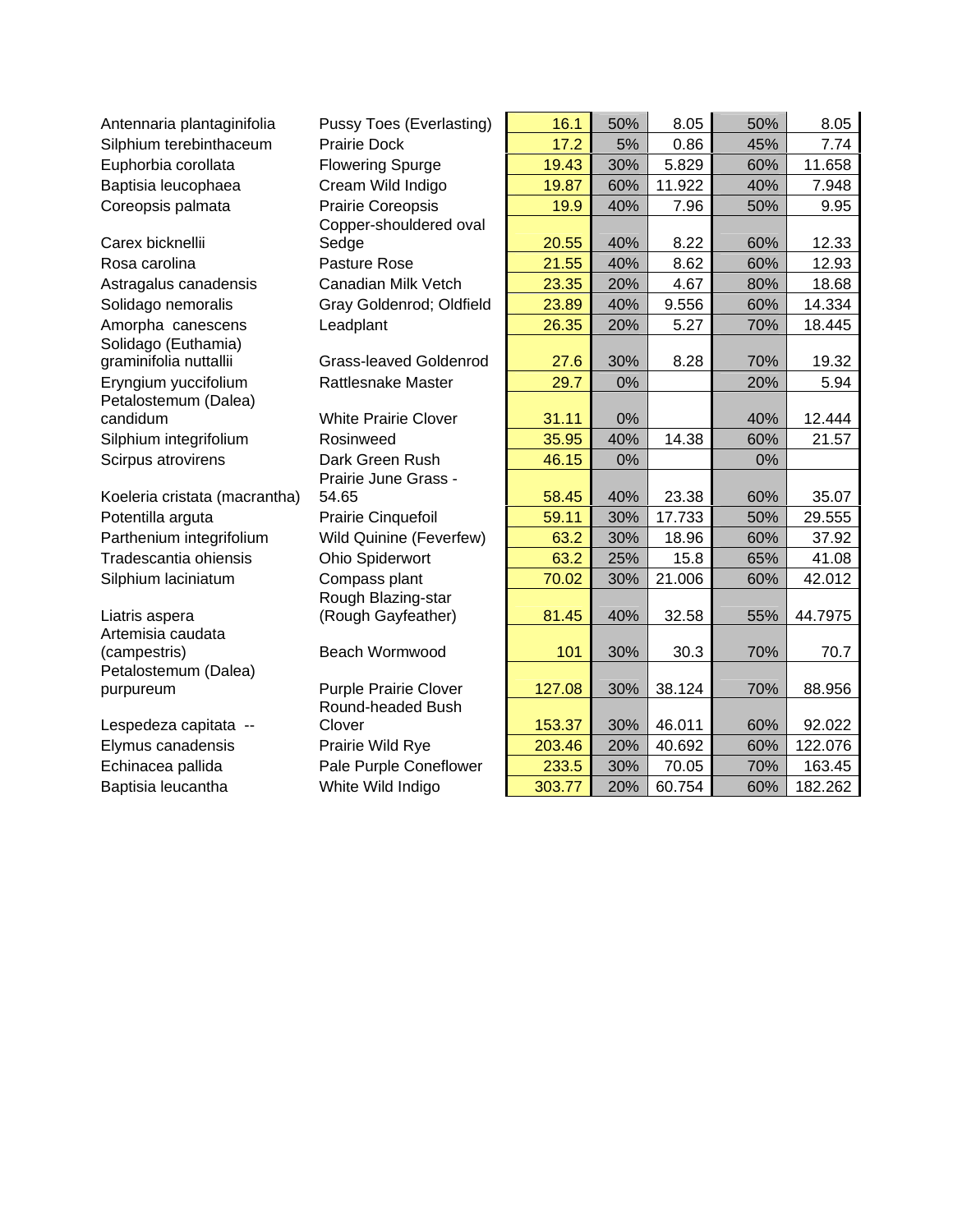### **Map:**

Map is also saved in planting history folder: planting history #85 as a jpeg or in the MXD files under Arc Gis work.

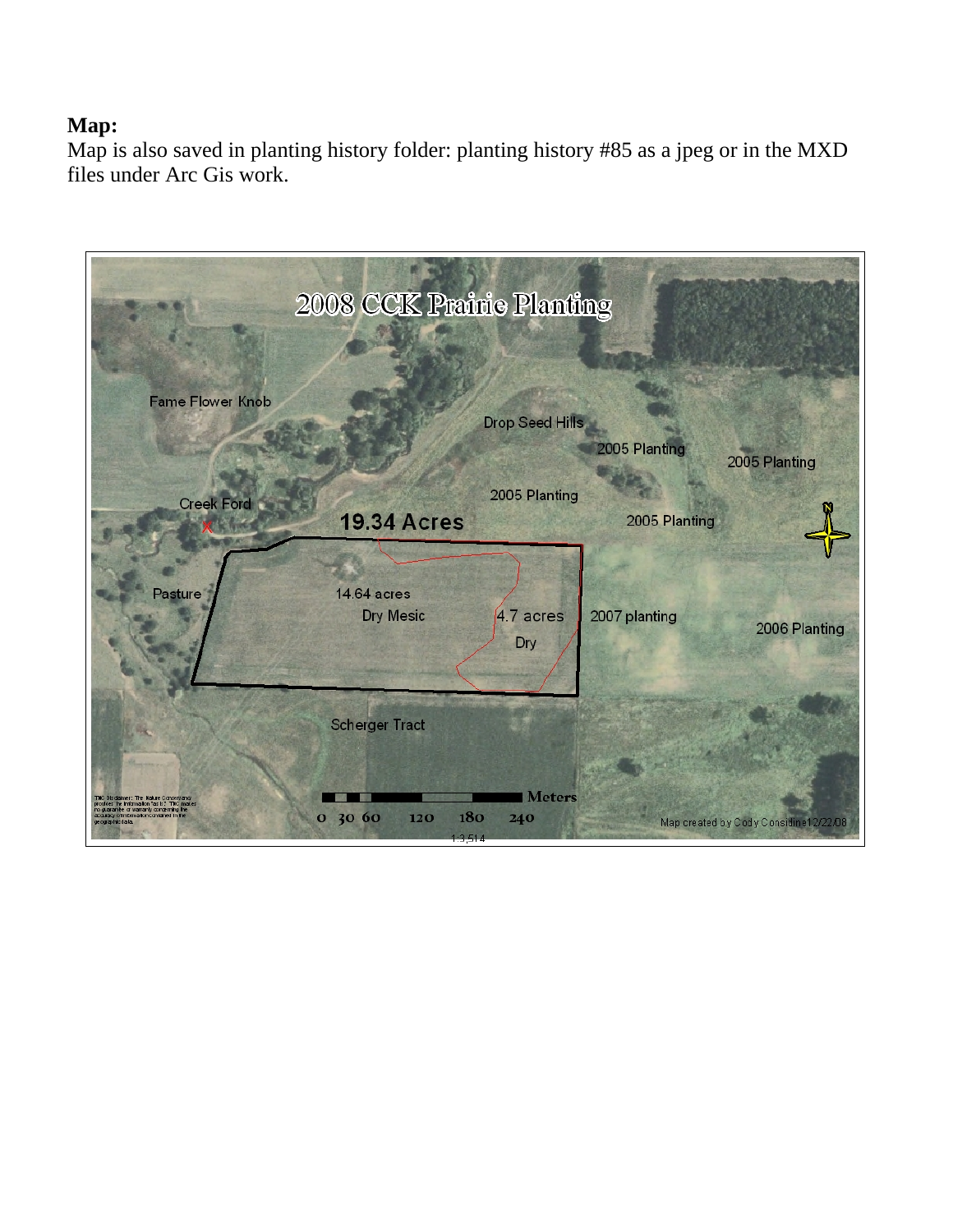

#### **Lessons Learned:**

Planting takes time.

Count on the foam marker to break.

Harrow before planting because the freshly agitated soil helps operator see previous tracks.

Step in planting takes a lot of time and patience, plan for at least 2-4 days with 3 people.

Winter weather comes fast.

Label barrels very clearly and keep a clip board with total number of barrels for each planting mix.